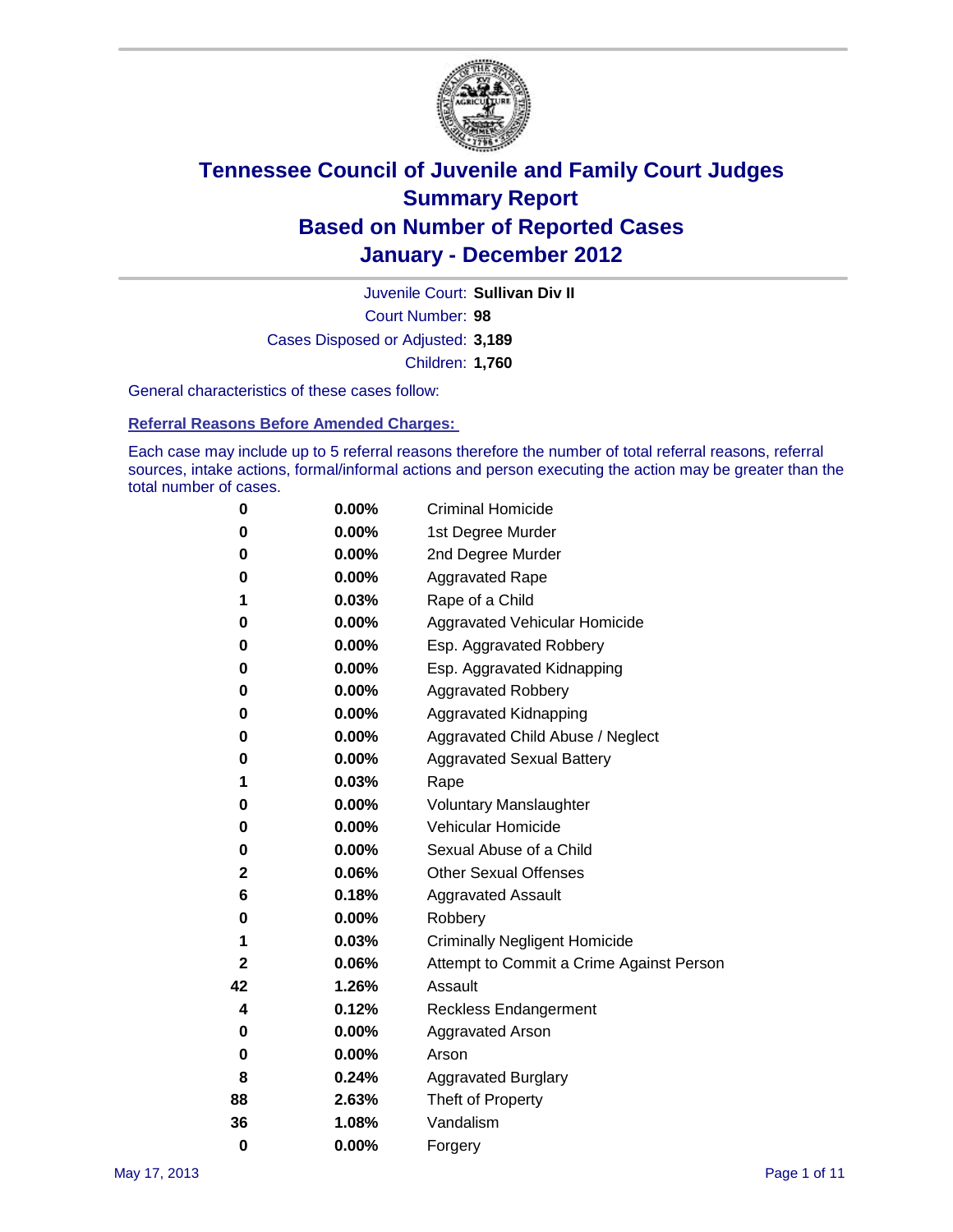

Juvenile Court: **Sullivan Div II**

Court Number: **98**

Cases Disposed or Adjusted: **3,189**

Children: **1,760**

#### **Referral Reasons Before Amended Charges:**

Each case may include up to 5 referral reasons therefore the number of total referral reasons, referral sources, intake actions, formal/informal actions and person executing the action may be greater than the total number of cases.

| 0  | 0.00% | <b>Worthless Checks</b>                                     |
|----|-------|-------------------------------------------------------------|
| 0  | 0.00% | Illegal Possession / Fraudulent Use of Credit / Debit Cards |
| 17 | 0.51% | <b>Burglary</b>                                             |
| 1  | 0.03% | Unauthorized Use of a Vehicle                               |
| 1  | 0.03% | <b>Cruelty to Animals</b>                                   |
| 1  | 0.03% | Sale of Controlled Substances                               |
| 28 | 0.84% | <b>Other Drug Offenses</b>                                  |
| 44 | 1.32% | Possession of Controlled Substances                         |
| 1  | 0.03% | <b>Criminal Attempt</b>                                     |
| 0  | 0.00% | Carrying Weapons on School Property                         |
| 9  | 0.27% | Unlawful Carrying / Possession of a Weapon                  |
| 11 | 0.33% | <b>Evading Arrest</b>                                       |
| 1  | 0.03% | Escape                                                      |
| 3  | 0.09% | Driving Under Influence (DUI)                               |
| 35 | 1.05% | Possession / Consumption of Alcohol                         |
| 7  | 0.21% | Resisting Stop, Frisk, Halt, Arrest or Search               |
| 0  | 0.00% | <b>Aggravated Criminal Trespass</b>                         |
| 0  | 0.00% | Harassment                                                  |
| 0  | 0.00% | Failure to Appear                                           |
| 5  | 0.15% | Filing a False Police Report                                |
| 6  | 0.18% | Criminal Impersonation                                      |
| 8  | 0.24% | <b>Disorderly Conduct</b>                                   |
| 14 | 0.42% | <b>Criminal Trespass</b>                                    |
| 2  | 0.06% | <b>Public Intoxication</b>                                  |
| 0  | 0.00% | Gambling                                                    |
| 97 | 2.90% | <b>Traffic</b>                                              |
| 0  | 0.00% | <b>Local Ordinances</b>                                     |
| 0  | 0.00% | Violation of Wildlife Regulations                           |
| 31 | 0.93% | Contempt of Court                                           |
| 88 | 2.63% | Violation of Probation                                      |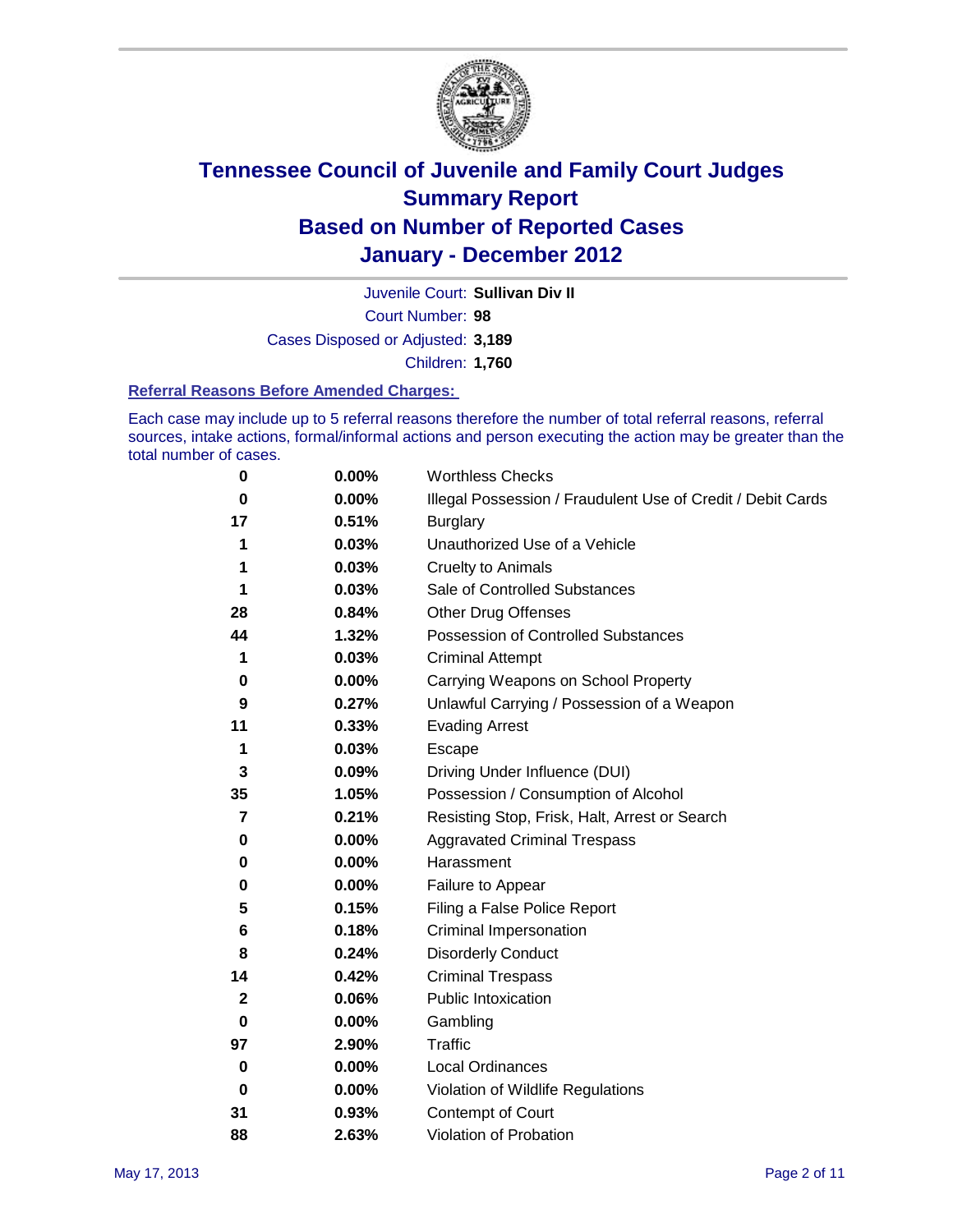

Court Number: **98** Juvenile Court: **Sullivan Div II** Cases Disposed or Adjusted: **3,189** Children: **1,760**

#### **Referral Reasons Before Amended Charges:**

Each case may include up to 5 referral reasons therefore the number of total referral reasons, referral sources, intake actions, formal/informal actions and person executing the action may be greater than the total number of cases.

| 13    | 0.39%    | Violation of Aftercare                 |
|-------|----------|----------------------------------------|
| 22    | 0.66%    | <b>Unruly Behavior</b>                 |
| 54    | 1.62%    | Truancy                                |
| 6     | 0.18%    | In-State Runaway                       |
| 0     | 0.00%    | Out-of-State Runaway                   |
| 100   | 2.99%    | Possession of Tobacco Products         |
| 18    | 0.54%    | Violation of a Valid Court Order       |
| 1     | 0.03%    | <b>Violation of Curfew</b>             |
| 4     | 0.12%    | Sexually Abused Child                  |
| 25    | 0.75%    | <b>Physically Abused Child</b>         |
| 313   | 9.36%    | Dependency / Neglect                   |
| 16    | 0.48%    | <b>Termination of Parental Rights</b>  |
| 23    | 0.69%    | <b>Violation of Pretrial Diversion</b> |
| 1     | 0.03%    | Violation of Informal Adjustment       |
| 819   | 24.50%   | <b>Judicial Review</b>                 |
| 0     | $0.00\%$ | <b>Administrative Review</b>           |
| 178   | 5.32%    | <b>Foster Care Review</b>              |
| 109   | 3.26%    | Custody                                |
| 110   | 3.29%    | Visitation                             |
| 23    | 0.69%    | Paternity / Legitimation               |
| 882   | 26.38%   | <b>Child Support</b>                   |
| 0     | $0.00\%$ | <b>Request for Medical Treatment</b>   |
| 0     | 0.00%    | <b>Consent to Marry</b>                |
| 25    | 0.75%    | Other                                  |
| 3,343 | 100.00%  | <b>Total Referrals</b>                 |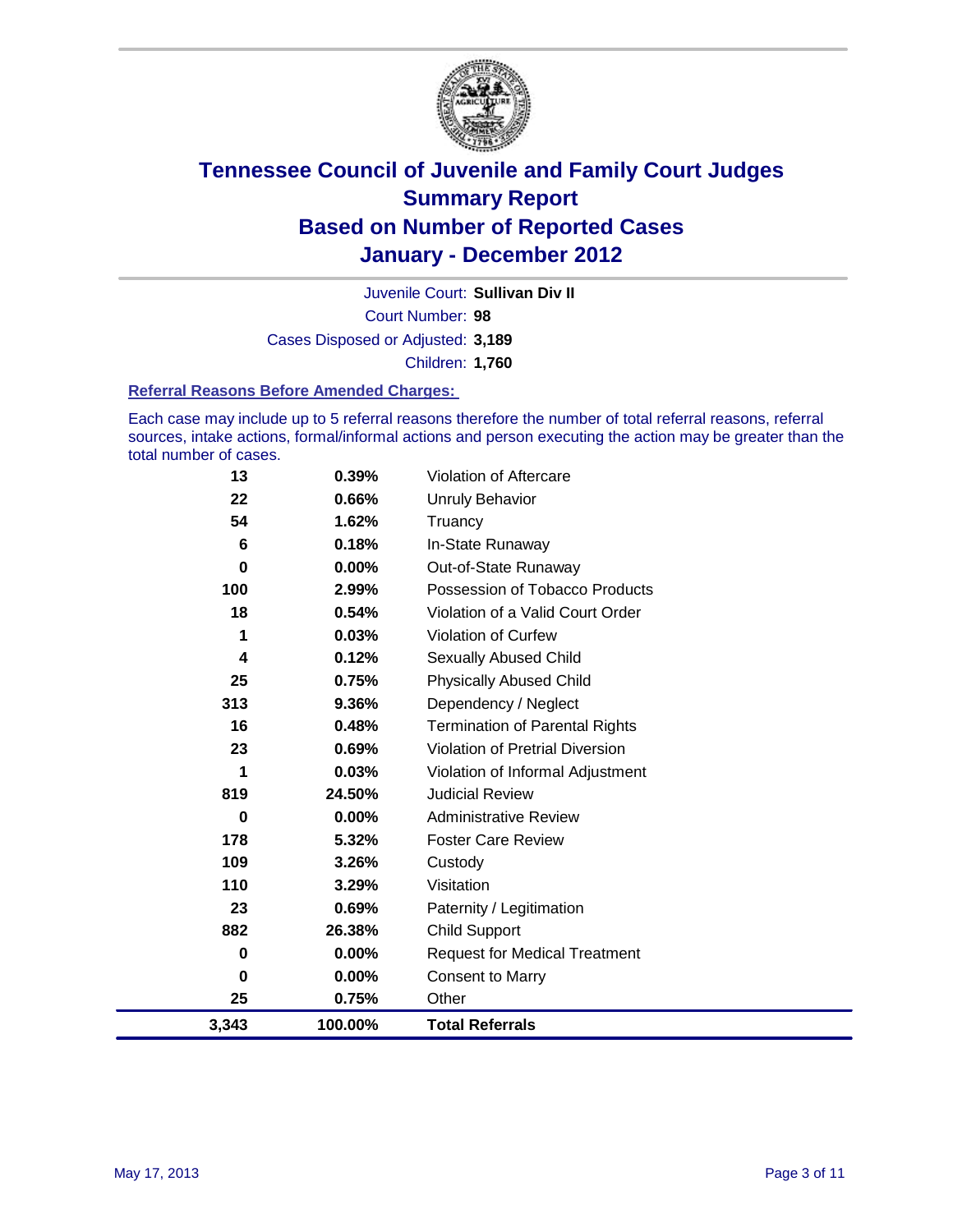

|                            |                                   | Juvenile Court: Sullivan Div II   |  |  |  |
|----------------------------|-----------------------------------|-----------------------------------|--|--|--|
|                            | Court Number: 98                  |                                   |  |  |  |
|                            | Cases Disposed or Adjusted: 3,189 |                                   |  |  |  |
|                            |                                   | Children: 1,760                   |  |  |  |
| <b>Referral Sources: 1</b> |                                   |                                   |  |  |  |
| 478                        | 14.30%                            | Law Enforcement                   |  |  |  |
| 835                        | 24.98%                            | Parents                           |  |  |  |
| 273                        | 8.17%                             | <b>Relatives</b>                  |  |  |  |
| 1                          | 0.03%                             | Self                              |  |  |  |
| 120                        | 3.59%                             | School                            |  |  |  |
| 0                          | 0.00%                             | <b>CSA</b>                        |  |  |  |
| 678                        | 20.28%                            | <b>DCS</b>                        |  |  |  |
| 0                          | $0.00\%$                          | <b>Other State Department</b>     |  |  |  |
| 1                          | 0.03%                             | <b>District Attorney's Office</b> |  |  |  |
| 848                        | 25.37%                            | <b>Court Staff</b>                |  |  |  |
| 3                          | $0.09\%$                          | Social Agency                     |  |  |  |
| 27                         | 0.81%                             | <b>Other Court</b>                |  |  |  |
| 61                         | 1.82%                             | Victim                            |  |  |  |
| 0                          | $0.00\%$                          | Child & Parent                    |  |  |  |
| 0                          | 0.00%                             | Hospital                          |  |  |  |

### **Age of Child at Referral: 2**

| 1.760 | 100.00%  | <b>Total Child Count</b> |
|-------|----------|--------------------------|
| 0     | $0.00\%$ | <b>Unknown</b>           |
| 11    | 0.63%    | Ages 19 and Over         |
| 195   | 11.08%   | Ages 17 through 18       |
| 289   | 16.42%   | Ages 15 through 16       |
| 169   | 9.60%    | Ages 13 through 14       |
| 88    | 5.00%    | Ages 11 through 12       |
| 1,008 | 57.27%   | Ages 10 and Under        |
|       |          |                          |

<sup>1</sup> If different than number of Referral Reasons (3343), verify accuracy of your court's data.

<sup>2</sup> One child could be counted in multiple categories, verify accuracy of your court's data

**0 0.00%** Unknown **18 0.54%** Other

**3,343 100.00% Total Referral Sources**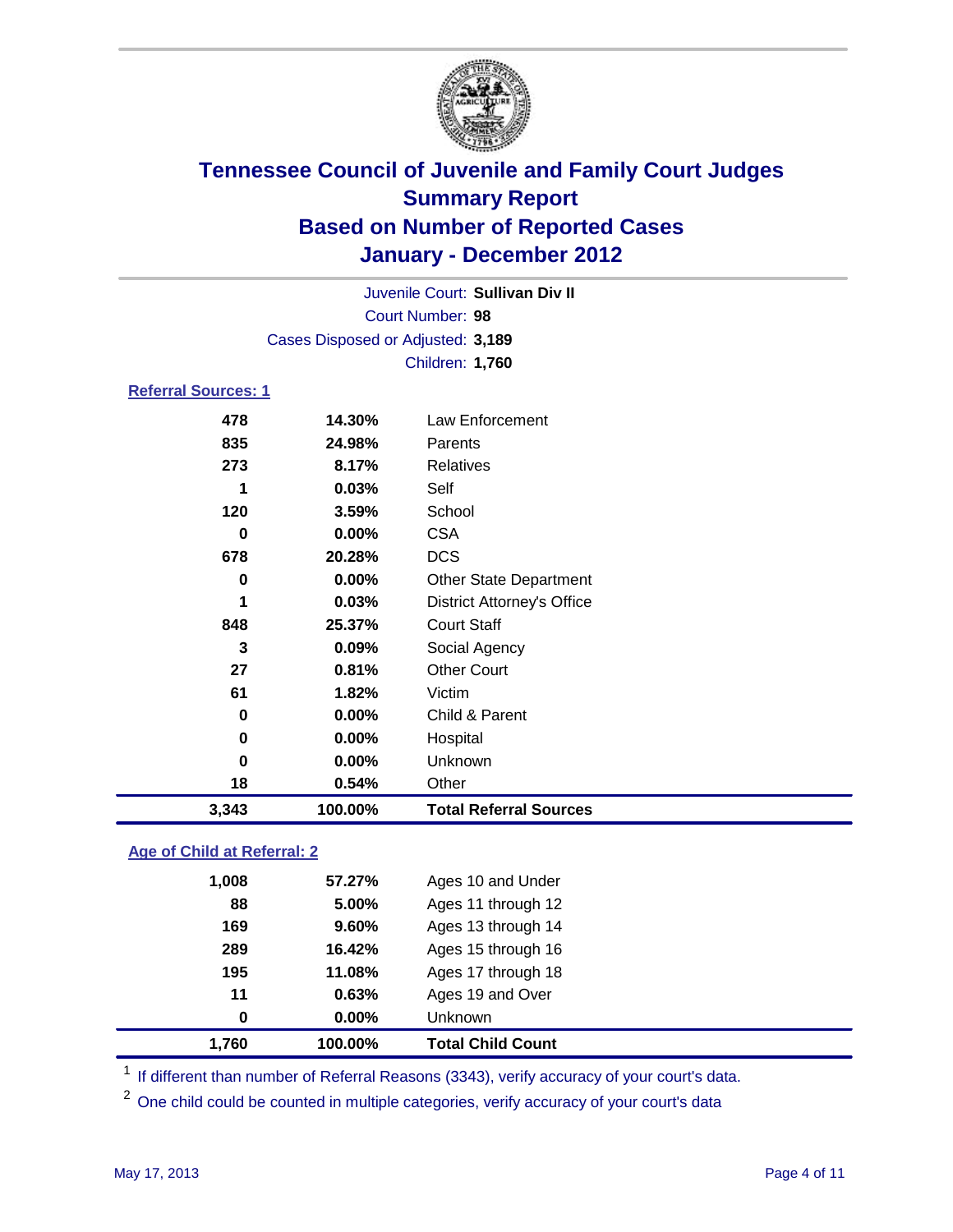

| Juvenile Court: Sullivan Div II         |                                   |                          |  |  |
|-----------------------------------------|-----------------------------------|--------------------------|--|--|
|                                         | Court Number: 98                  |                          |  |  |
|                                         | Cases Disposed or Adjusted: 3,189 |                          |  |  |
|                                         |                                   | <b>Children: 1,760</b>   |  |  |
| Sex of Child: 1                         |                                   |                          |  |  |
| 958                                     | 54.43%                            | Male                     |  |  |
| 802                                     | 45.57%                            | Female                   |  |  |
| $\bf{0}$                                | 0.00%                             | Unknown                  |  |  |
| 1,760                                   | 100.00%                           | <b>Total Child Count</b> |  |  |
| Race of Child: 1                        |                                   |                          |  |  |
| 1,144                                   | 65.00%                            | White                    |  |  |
| 88                                      | 5.00%                             | African American         |  |  |
| 1                                       | 0.06%                             | Native American          |  |  |
| 0                                       | 0.00%                             | Asian                    |  |  |
| 3                                       | 0.17%                             | Mixed                    |  |  |
| 524                                     | 29.77%                            | Unknown                  |  |  |
| 1,760                                   | 100.00%                           | <b>Total Child Count</b> |  |  |
| <b>Hispanic Origin: 1</b>               |                                   |                          |  |  |
| 24                                      | 1.36%                             | Yes                      |  |  |
| 1,736                                   | 98.64%                            | No                       |  |  |
| $\bf{0}$                                | 0.00%                             | Unknown                  |  |  |
| 1,760                                   | 100.00%                           | <b>Total Child Count</b> |  |  |
| <b>School Enrollment of Children: 1</b> |                                   |                          |  |  |
| 1,730                                   | 98.30%                            | Yes                      |  |  |
| 30                                      | 1.70%                             | <b>No</b>                |  |  |
| $\mathbf 0$                             | 0.00%                             | Unknown                  |  |  |
| 1,760                                   | 100.00%                           | <b>Total Child Count</b> |  |  |

<sup>1</sup> One child could be counted in multiple categories, verify accuracy of your court's data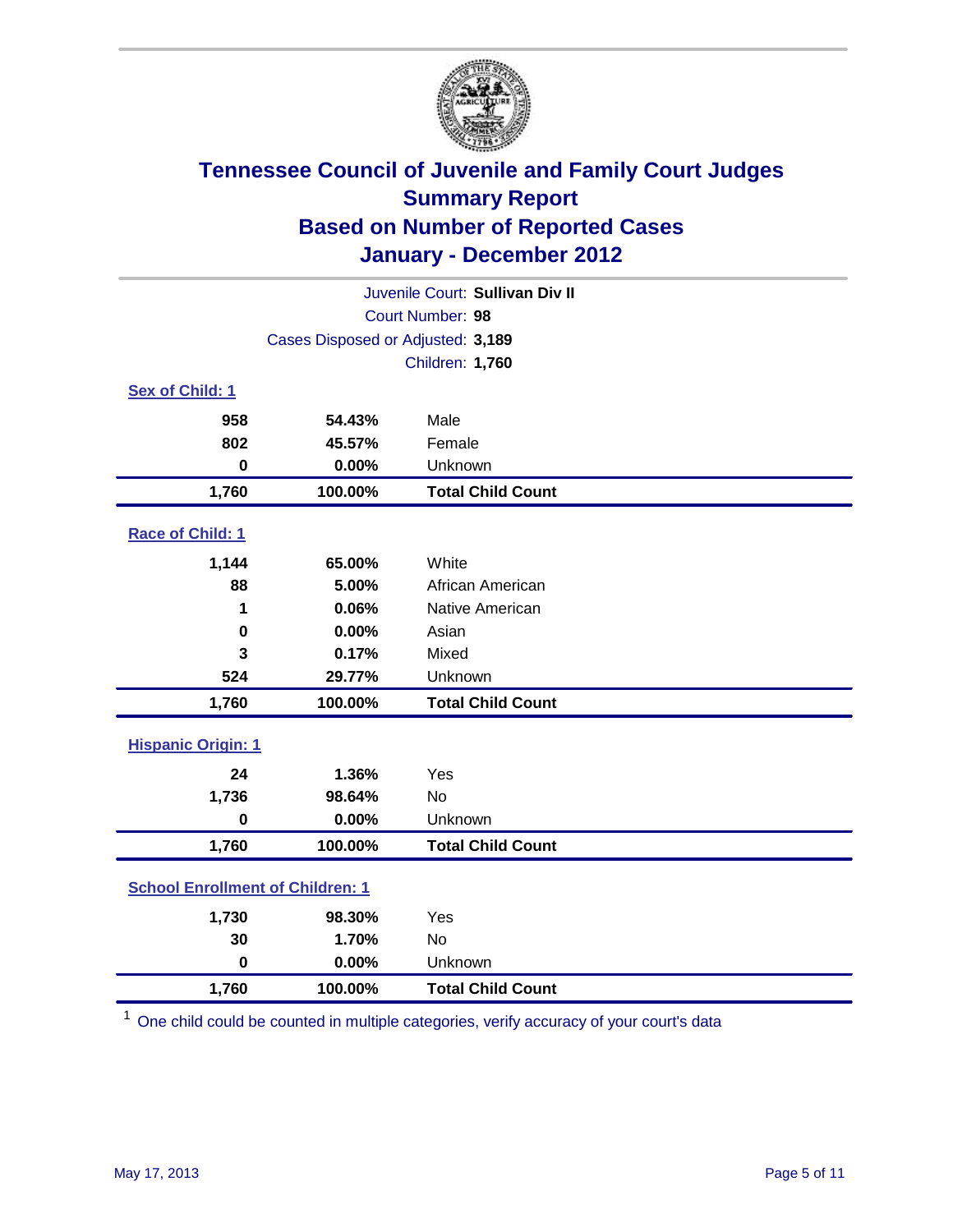

Court Number: **98** Juvenile Court: **Sullivan Div II** Cases Disposed or Adjusted: **3,189** Children: **1,760**

### **Living Arrangement of Child at Time of Referral: 1**

| 1,760 | 100.00%  | Total Child Count            |
|-------|----------|------------------------------|
| 3     | 0.17%    | Other                        |
| 0     | $0.00\%$ | Unknown                      |
| 4     | 0.23%    | Independent                  |
| 0     | $0.00\%$ | In an Institution            |
| 3     | 0.17%    | In a Residential Center      |
| 0     | $0.00\%$ | In a Group Home              |
| 157   | 8.92%    | With Foster Family           |
| 12    | 0.68%    | <b>With Adoptive Parents</b> |
| 265   | 15.06%   | <b>With Relatives</b>        |
| 110   | 6.25%    | <b>With Father</b>           |
| 948   | 53.86%   | With Mother                  |
| 47    | 2.67%    | With Mother and Stepfather   |
| 10    | 0.57%    | With Father and Stepmother   |
| 201   | 11.42%   | With Both Biological Parents |
|       |          |                              |

### **Type of Detention: 2**

| 3,189 | 100.00%  | <b>Total Detention Count</b> |
|-------|----------|------------------------------|
| 0     | $0.00\%$ | Other                        |
| 2,660 | 83.41%   | Does Not Apply               |
| 0     | $0.00\%$ | Unknown                      |
| 0     | $0.00\%$ | <b>Psychiatric Hospital</b>  |
| 0     | 0.00%    | Jail - No Separation         |
| 0     | $0.00\%$ | Jail - Partial Separation    |
| 0     | 0.00%    | Jail - Complete Separation   |
| 118   | 3.70%    | Juvenile Detention Facility  |
| 411   | 12.89%   | Non-Secure Placement         |
|       |          |                              |

<sup>1</sup> One child could be counted in multiple categories, verify accuracy of your court's data

<sup>2</sup> If different than number of Cases (3189) verify accuracy of your court's data.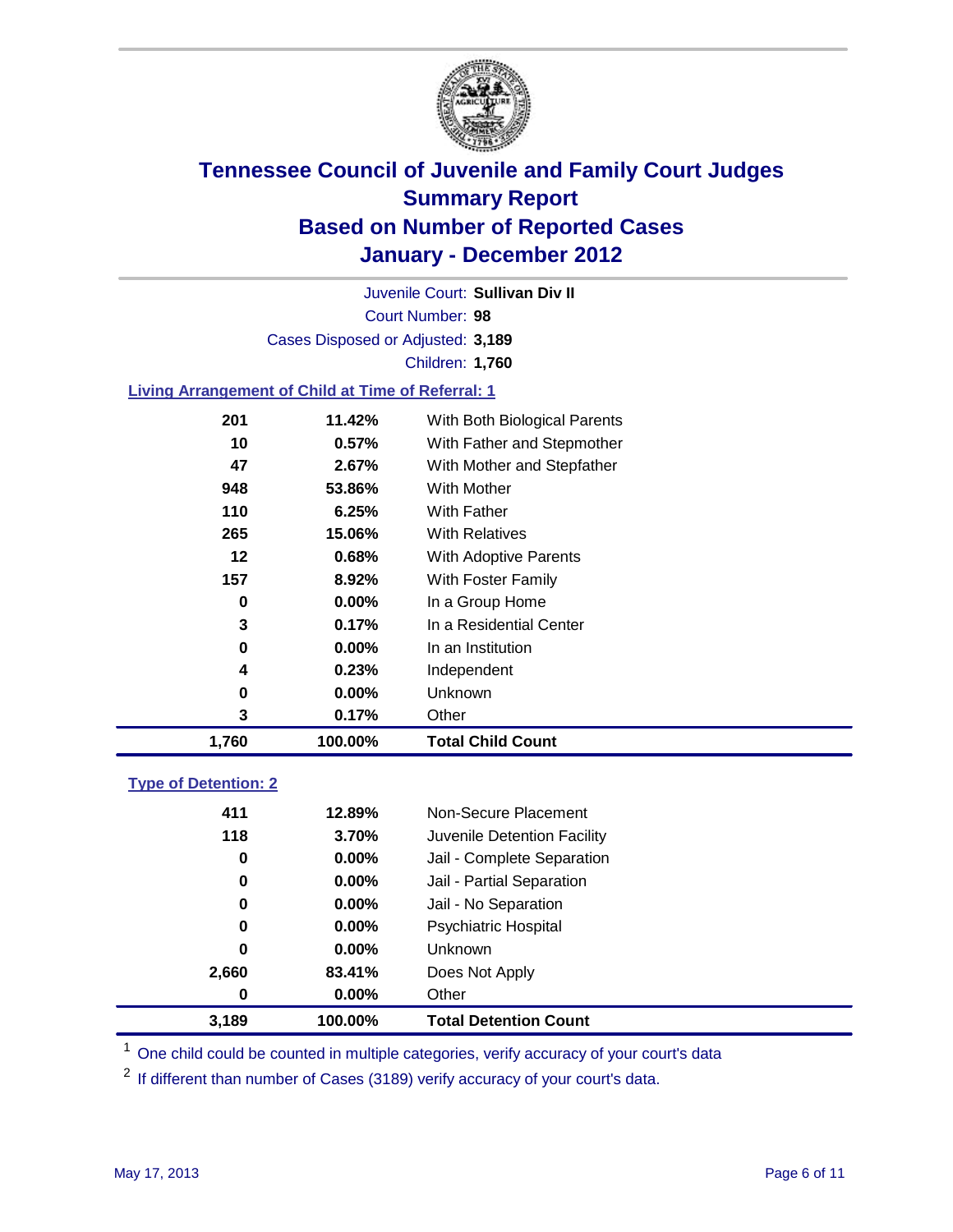

| Juvenile Court: Sullivan Div II                    |                                   |                                      |  |  |  |
|----------------------------------------------------|-----------------------------------|--------------------------------------|--|--|--|
|                                                    | Court Number: 98                  |                                      |  |  |  |
|                                                    | Cases Disposed or Adjusted: 3,189 |                                      |  |  |  |
|                                                    |                                   | Children: 1,760                      |  |  |  |
| <b>Placement After Secure Detention Hearing: 1</b> |                                   |                                      |  |  |  |
| 0                                                  | 0.00%                             | Returned to Prior Living Arrangement |  |  |  |
| 3                                                  | 0.09%                             | Juvenile Detention Facility          |  |  |  |
| 0                                                  | 0.00%                             | Jail                                 |  |  |  |
| 0                                                  | 0.00%                             | Shelter / Group Home                 |  |  |  |
| 0                                                  | 0.00%                             | <b>Foster Family Home</b>            |  |  |  |
| $\bf{0}$                                           | 0.00%                             | <b>Psychiatric Hospital</b>          |  |  |  |
| 0                                                  | 0.00%                             | Unknown                              |  |  |  |
| 3,185                                              | 99.87%                            | Does Not Apply                       |  |  |  |
| 1                                                  | 0.03%                             | Other                                |  |  |  |
| 3,189                                              | 100.00%                           | <b>Total Placement Count</b>         |  |  |  |
| <b>Intake Actions: 2</b>                           |                                   |                                      |  |  |  |
|                                                    |                                   |                                      |  |  |  |
| 1,958                                              | 58.57%                            | <b>Petition Filed</b>                |  |  |  |
| 392                                                | 11.73%                            | <b>Motion Filed</b>                  |  |  |  |
| 175                                                | 5.23%                             | <b>Citation Processed</b>            |  |  |  |
| $\bf{0}$                                           | 0.00%                             | Notification of Paternity Processed  |  |  |  |
| 787                                                | 23.54%                            | Scheduling of Judicial Review        |  |  |  |
| $\bf{0}$                                           | 0.00%                             | Scheduling of Administrative Review  |  |  |  |
| 0                                                  | 0.00%                             | Scheduling of Foster Care Review     |  |  |  |
|                                                    |                                   |                                      |  |  |  |
| $\bf{0}$                                           | 0.00%                             | Unknown                              |  |  |  |
| $\bf{0}$                                           | 0.00%                             | Does Not Apply                       |  |  |  |
| 31<br>3,343                                        | 0.93%<br>100.00%                  | Other<br><b>Total Intake Count</b>   |  |  |  |

<sup>1</sup> If different than number of Cases (3189) verify accuracy of your court's data.

<sup>2</sup> If different than number of Referral Reasons (3343), verify accuracy of your court's data.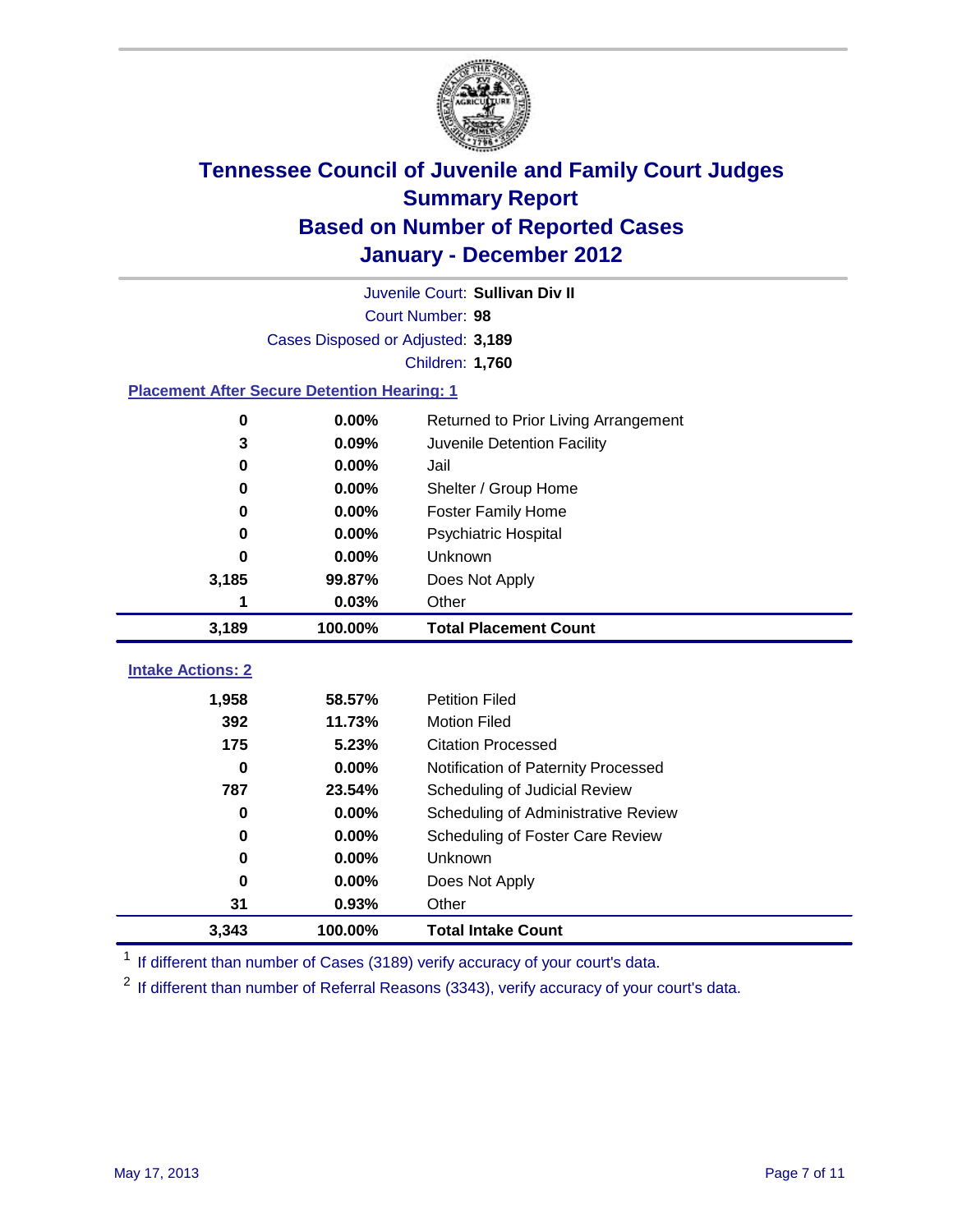

Court Number: **98** Juvenile Court: **Sullivan Div II** Cases Disposed or Adjusted: **3,189** Children: **1,760**

### **Last Grade Completed by Child: 1**

| 669                                     | 38.01%  | Too Young for School         |  |
|-----------------------------------------|---------|------------------------------|--|
| 0                                       | 0.00%   | Preschool                    |  |
| 46                                      | 2.61%   | Kindergarten                 |  |
| 35                                      | 1.99%   | 1st Grade                    |  |
| 30                                      | 1.70%   | 2nd Grade                    |  |
| 30                                      | 1.70%   | 3rd Grade                    |  |
| 32                                      | 1.82%   | 4th Grade                    |  |
| 34                                      | 1.93%   | 5th Grade                    |  |
| 43                                      | 2.44%   | 6th Grade                    |  |
| 69                                      | 3.92%   | 7th Grade                    |  |
| 87                                      | 4.94%   | 8th Grade                    |  |
| 121                                     | 6.88%   | 9th Grade                    |  |
| 137                                     | 7.78%   | 10th Grade                   |  |
| 98                                      | 5.57%   | 11th Grade                   |  |
| 20                                      | 1.14%   | 12th Grade                   |  |
| 0                                       | 0.00%   | Non-Graded Special Ed        |  |
| $\mathbf{2}$                            | 0.11%   | <b>GED</b>                   |  |
| $\bf{0}$                                | 0.00%   | Graduated                    |  |
| $\bf{0}$                                | 0.00%   | <b>Never Attended School</b> |  |
| 305                                     | 17.33%  | Unknown                      |  |
| $\mathbf{2}$                            | 0.11%   | Other                        |  |
| 1,760                                   | 100.00% | <b>Total Child Count</b>     |  |
| <b>Enrolled in Special Education: 1</b> |         |                              |  |

| 1,760                                 | 100.00%  | <b>Total Child Count</b> |  |  |
|---------------------------------------|----------|--------------------------|--|--|
| 0                                     | $0.00\%$ | Unknown                  |  |  |
| 1.674                                 | 95.11%   | No                       |  |  |
| 86                                    | 4.89%    | Yes                      |  |  |
| <u>Emonda in opecial Education. T</u> |          |                          |  |  |

One child could be counted in multiple categories, verify accuracy of your court's data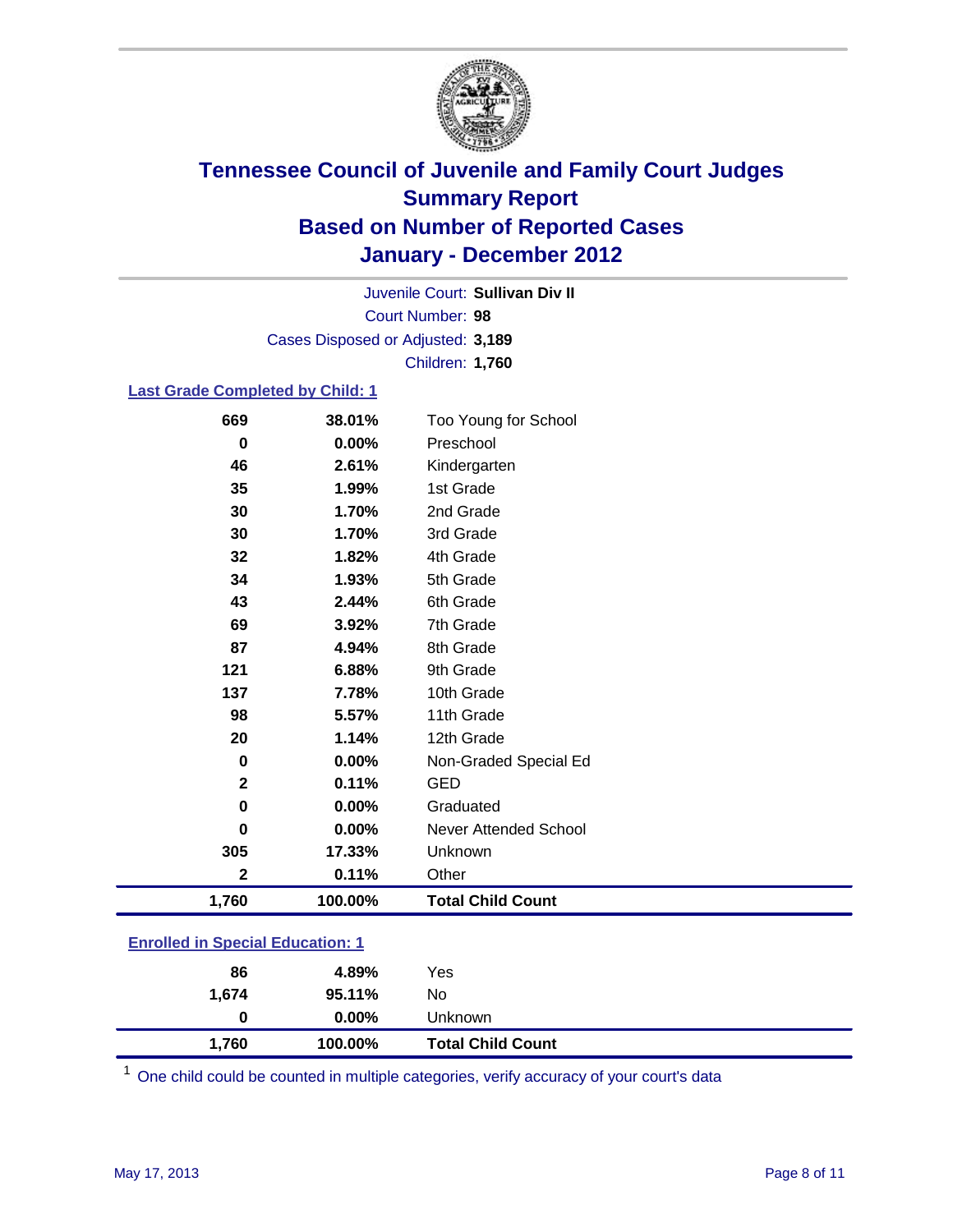

| Juvenile Court: Sullivan Div II |                                   |                           |  |  |  |
|---------------------------------|-----------------------------------|---------------------------|--|--|--|
|                                 | Court Number: 98                  |                           |  |  |  |
|                                 | Cases Disposed or Adjusted: 3,189 |                           |  |  |  |
|                                 | Children: 1,760                   |                           |  |  |  |
| <b>Action Executed By: 1</b>    |                                   |                           |  |  |  |
| 2,120                           | 63.42%                            | Judge                     |  |  |  |
| 1,124                           | 33.62%                            | Magistrate                |  |  |  |
| 99                              | 2.96%                             | <b>YSO</b>                |  |  |  |
| 0                               | $0.00\%$                          | Other                     |  |  |  |
| 0                               | 0.00%                             | Unknown                   |  |  |  |
| 3,343                           | 100.00%                           | <b>Total Action Count</b> |  |  |  |

### **Formal / Informal Actions: 1**

| 205   | 6.13%    | Dismissed                                        |
|-------|----------|--------------------------------------------------|
| 5     | 0.15%    | Retired / Nolle Prosequi                         |
| 294   | 8.79%    | <b>Complaint Substantiated Delinquent</b>        |
| 80    | 2.39%    | <b>Complaint Substantiated Status Offender</b>   |
| 194   | 5.80%    | <b>Complaint Substantiated Dependent/Neglect</b> |
| 0     | $0.00\%$ | <b>Complaint Substantiated Abused</b>            |
| 0     | $0.00\%$ | <b>Complaint Substantiated Mentally III</b>      |
| 138   | 4.13%    | Informal Adjustment                              |
| 146   | 4.37%    | <b>Pretrial Diversion</b>                        |
| 0     | $0.00\%$ | <b>Transfer to Adult Court Hearing</b>           |
| 0     | $0.00\%$ | Charges Cleared by Transfer to Adult Court       |
| 1,891 | 56.57%   | Special Proceeding                               |
| 341   | 10.20%   | <b>Review Concluded</b>                          |
| 0     | $0.00\%$ | Case Held Open                                   |
| 49    | 1.47%    | Other                                            |
| 0     | $0.00\%$ | Unknown                                          |
| 3,343 | 100.00%  | <b>Total Action Count</b>                        |

<sup>1</sup> If different than number of Referral Reasons (3343), verify accuracy of your court's data.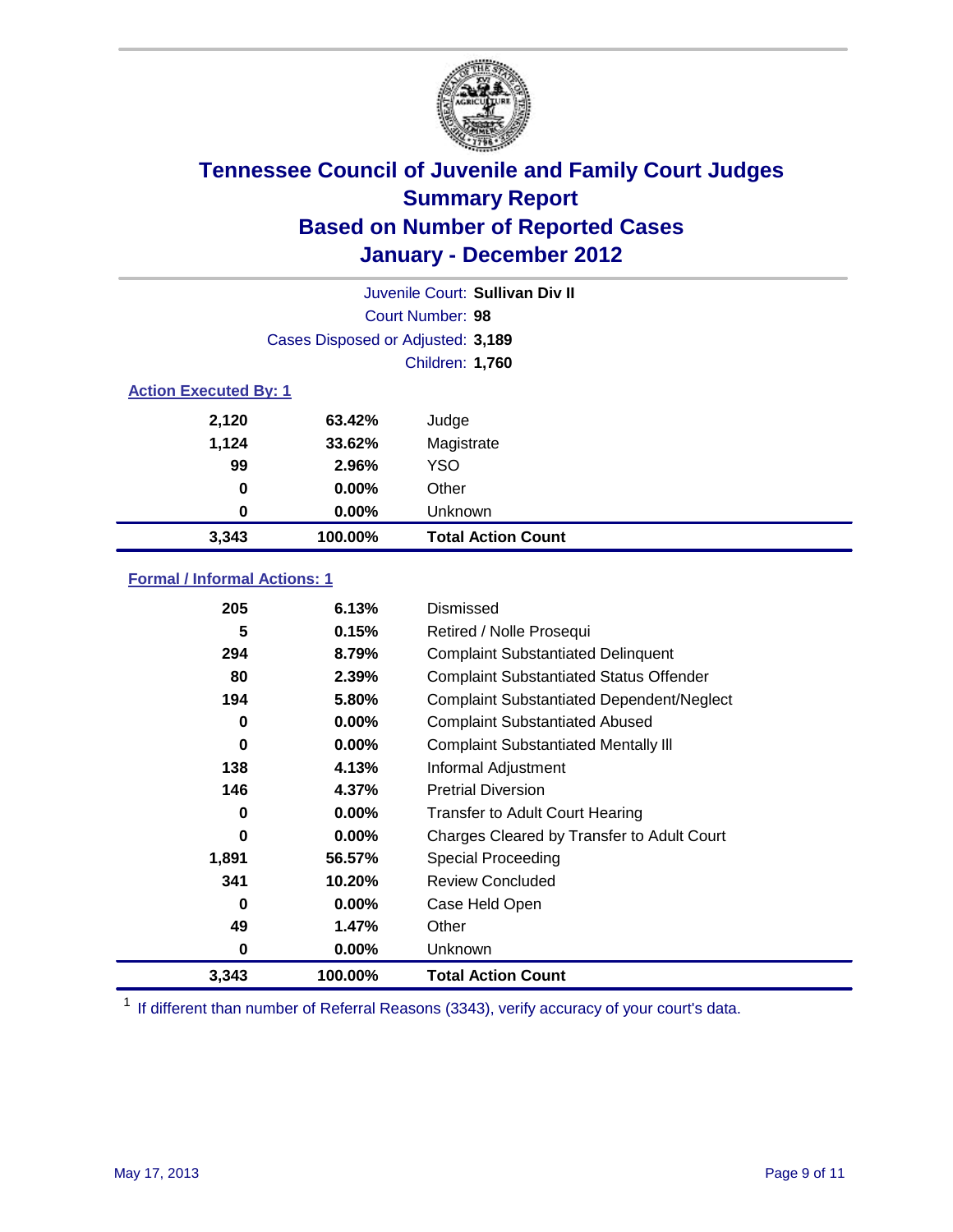

|                       |                                   | Juvenile Court: Sullivan Div II                       |
|-----------------------|-----------------------------------|-------------------------------------------------------|
|                       |                                   | Court Number: 98                                      |
|                       | Cases Disposed or Adjusted: 3,189 |                                                       |
|                       |                                   | Children: 1,760                                       |
| <b>Case Outcomes:</b> |                                   | There can be multiple outcomes for one child or case. |
| 171                   | 2.92%                             | <b>Case Dismissed</b>                                 |
| $\mathbf 2$           | 0.03%                             | Case Retired or Nolle Prosequi                        |
| 16                    | 0.27%                             | Warned / Counseled                                    |
| 865                   | 14.79%                            | <b>Held Open For Review</b>                           |
| 55                    | 0.94%                             | Supervision / Probation to Juvenile Court             |
| 9                     | 0.15%                             | <b>Probation to Parents</b>                           |
| 386                   | 6.60%                             | Referral to Another Entity for Supervision / Service  |
| 47                    | 0.80%                             | Referred for Mental Health Counseling                 |
| 130                   | 2.22%                             | Referred for Alcohol and Drug Counseling              |
| 0                     | 0.00%                             | <b>Referred to Alternative School</b>                 |
| 0                     | 0.00%                             | Referred to Private Child Agency                      |
| 69                    | 1.18%                             | Referred to Defensive Driving School                  |
| 0                     | 0.00%                             | Referred to Alcohol Safety School                     |
| 0                     | 0.00%                             | Referred to Juvenile Court Education-Based Program    |
| 43                    | 0.74%                             | Driver's License Held Informally                      |
| 0                     | 0.00%                             | <b>Voluntary Placement with DMHMR</b>                 |
| 10                    | 0.17%                             | <b>Private Mental Health Placement</b>                |
| 0                     | 0.00%                             | <b>Private MR Placement</b>                           |
| 16                    | 0.27%                             | Placement with City/County Agency/Facility            |
| 263                   | 4.50%                             | Placement with Relative / Other Individual            |
| 54                    | 0.92%                             | Fine                                                  |
| 54                    | 0.92%                             | <b>Public Service</b>                                 |
| 59                    | 1.01%                             | Restitution                                           |
| 0                     | 0.00%                             | <b>Runaway Returned</b>                               |
| 237                   | 4.05%                             | No Contact Order                                      |
| $\boldsymbol{0}$      | 0.00%                             | Injunction Other than No Contact Order                |
| 18                    | 0.31%                             | <b>House Arrest</b>                                   |
| 0                     | 0.00%                             | <b>Court Defined Curfew</b>                           |
| 0                     | 0.00%                             | Dismissed from Informal Adjustment                    |
| 0                     | 0.00%                             | <b>Dismissed from Pretrial Diversion</b>              |
| 22                    | 0.38%                             | Released from Probation                               |
| 0                     | 0.00%                             | <b>Transferred to Adult Court</b>                     |
| 0                     | $0.00\%$                          | <b>DMHMR Involuntary Commitment</b>                   |